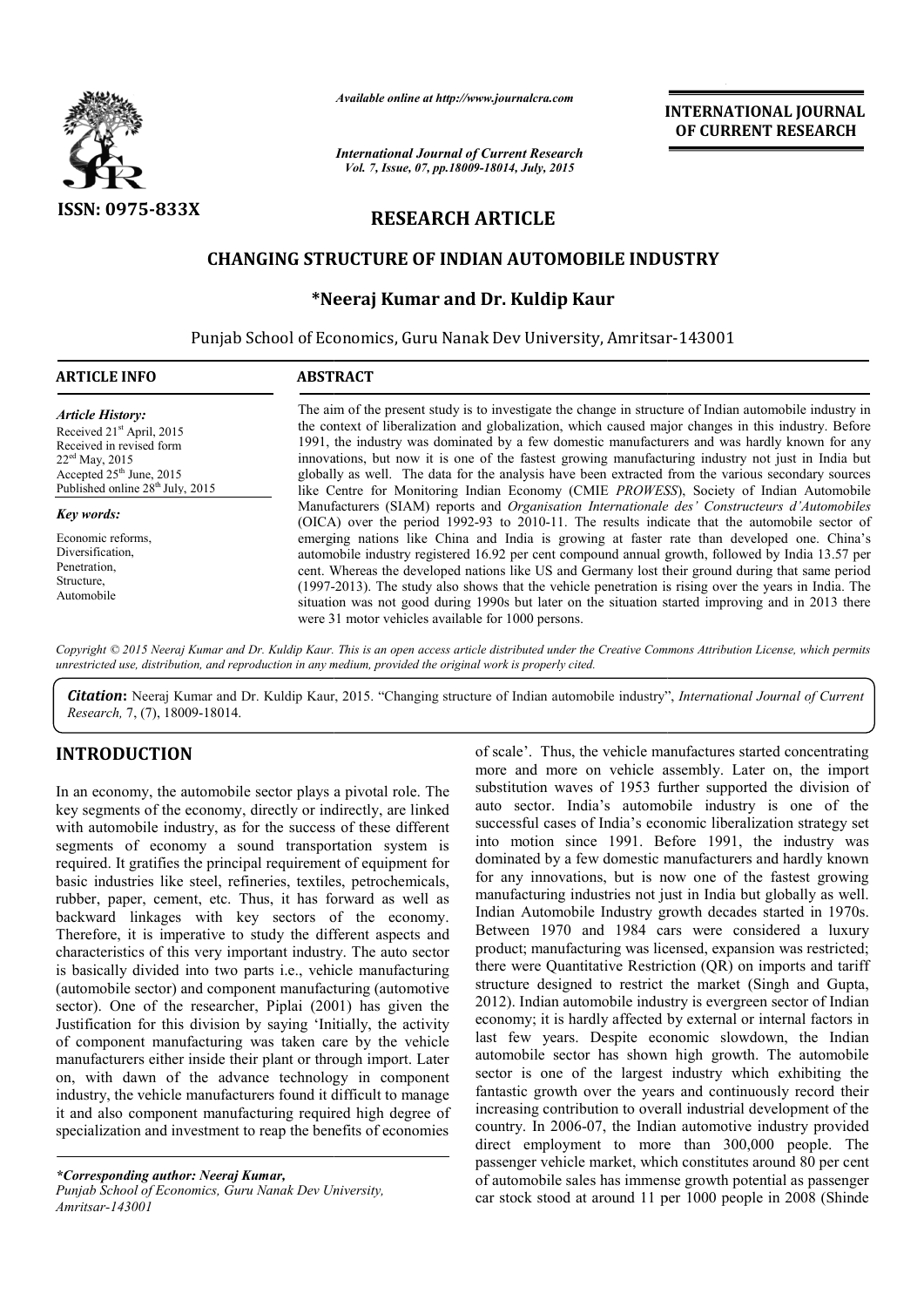and Dubey, 2011). The automobile Industry is important from the point of employment generation, revenue to the government in the form of taxes and duties and for national defence. From the experience of industrialized countries, it is observed that a healthy automobile industry is essential for the large scale industrialization (Aggarwal, 1988). This sector has shown flexibility in the adoption of technology as per the wake of changing global scenario. At the time of economic liberalization in the country, technological upgradation was the need of the hour. During that reform wave the Indian automobile industry is going through a technological change where each firm is engaged in changing its processes and technologies to maintain the competitive advantage and provide customers with the optimized products and services (Varshney, 2014). Before analyzed the structure of Indian automobile industry, let us take a bird eye facts about this very important industry.

- Seventh largest producer in the World, annual production of 17.5 million vehicles.
- Fourth- largest automotive market by volume in the World, 2015.
- Seven per cent contribution in Gross Domestic Product
- Employs about 19 million people directly or indirectly.

The present study is an attempt to evaluate the different aspects of automobile industry with the context of liberalization and globalization, which brings major changes in Indian automobile industry and draw some conclusions and policy implications.

The data have been taken from the various secondary sources like Centre for Monitoring Indian Economy (CMIE, PROWESS) reports, Automotive Component Manufacturers Association of India (ACMA), Society of Indian Automobile Manufacturers (SIAM) reports and related searches on the internet from 1992-93 to 2010-11.

#### **Internationalization of Indian Automobile Industry**

Since the de-licensing of the sector in 1991 and the subsequent opening up of 100 percent FDI through automatic route, Indian automobile sector has come a long way. The Indian economy showing continues impressive growth over the years. Indian market becomes 'sweet spot' for foreign investor. Every global auto player eager to tapped the huge potential market. Today, almost every global auto major has set up facilities in the country. Many Multinationals like Daewoo, Peugeot, General Motors, Mercedes-Benz, Toyota, Honda, Suzuki, Hyundai, Ford, Volvo, and Fiat entered the Indian market (Ghanbari, 2012). One can have described the evaluation of Indian automobile industry into three phases. The first phase pre 1980s, during 1980s and the third phase is post 1980s i.e. phase of 1990s onwards.

The table 1.1, 1.2 and 1.3 illustrated these phases according to segment-wise i.e. commercial, passenger and two-three wheeler vehicles. During first phase i.e. pre-1980s the automobile industry dominated by domestic manufacturer, the protective measures restricted the new entrant into this industry.

| Company Name    |                                      | Incorporation Year | Domestic/Foreign |
|-----------------|--------------------------------------|--------------------|------------------|
|                 | Tata Motors Ltd.                     | 1945               | Domestic         |
| Pre<br>1980s    | Ashok Leyland Ltd.                   | 1948               | Domestic         |
|                 | Force Motors Ltd.                    | 1958               | Domestic         |
| During<br>1980s | S M L Isuzu Ltd.                     | 1983               | Domestic         |
|                 |                                      |                    |                  |
|                 | Asia Motor Works Ltd.                | 2002               | Domestic         |
| 1980s           | Shri Lakshmi Defence Solutions Ltd.  | 2003               | Domestic         |
|                 | Man Trucks India Pvt. Ltd.           | 2006               | Foreign          |
| Post            | V E Commercial Vehicles Ltd.         | 2008               | Foreign          |
|                 | Defence Land Systems India Pvt. Ltd. | 2009               | Domestic         |

Source: CMIE

| <b>Table 1.2. Incorporation of Passenger Vehicle</b> |  |  |
|------------------------------------------------------|--|--|
|------------------------------------------------------|--|--|

| Company Name         |                                           | Incorporation Year | Domestic/Foreign |
|----------------------|-------------------------------------------|--------------------|------------------|
|                      | Hindustan Motors Ltd.                     | 1942               | Domestic         |
| 980s<br>$_{\rm Pre}$ | Maestro Motors Ltd.                       | 1974               | Domestic         |
|                      | Maruti Suzuki India Ltd.                  | 1981               | Foreign          |
| During<br>1980s      | Daewoo Motors India Ltd.                  | 1983               | Foreign          |
|                      | General Motors India Pvt. Ltd.            | 1994               | Foreign          |
|                      | Mercedes-Benz India Pvt. Ltd.             | 1994               | Foreign          |
|                      | Pal-Peugeot Ltd.                          | 1994               | Domestic         |
|                      | Ford India Pvt. Ltd.                      | 1995               | Foreign          |
| Post 1980s           | Honda Cars India Ltd.                     | 1995               | Foreign          |
|                      | Hyundai Motor India Ltd.                  | 1996               | Foreign          |
|                      | Mahindra Reva Electric Vehicles Pvt. Ltd. | 2000               | Domestic         |
|                      | International Cars & Motors Ltd.          | 2003               | Domestic         |
|                      | Mahindra Vehicle Mfrs. Ltd.               | 2007               | Domestic         |
|                      | Jahnvi Motor Pvt. Ltd.                    | 2011               | Domestic         |

Source: CMIE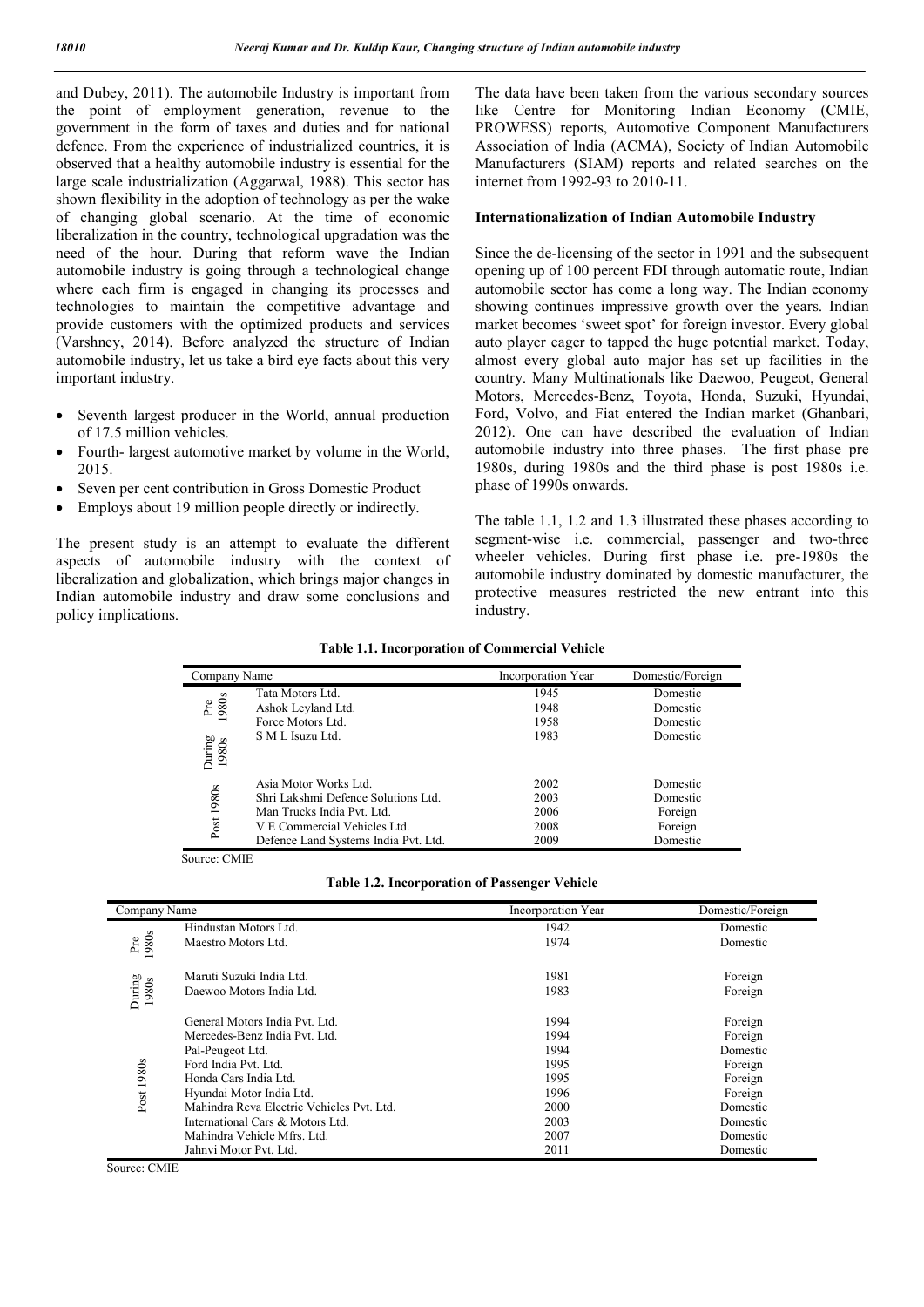|              | Company Name                                 | <b>Incorporation Year</b> | Domestic/Foreign |
|--------------|----------------------------------------------|---------------------------|------------------|
|              | Royal Enfield motorcycle Ltd                 | 1955                      | Domestic         |
| 1980s        | Kinetic Engineering Ltd                      | 1970                      | Domestic         |
|              | L M L Ltd.                                   | 1972                      | Domestic         |
| Pre          | Scooters India Ltd.                          | 1972                      | Domestic         |
|              | Kerala Automobiles Ltd.                      | 1978                      | Domestic         |
|              | Eicher Motors Ltd.                           | 1982                      | Domestic         |
|              | T V S-Suzuki Ltd.                            | 1982                      | Foreign          |
| During 1980s | Hero Motocorp Ltd.                           | 1984                      | Domestic         |
|              | V C C L Ltd.                                 | 1984                      | Domestic         |
|              | Sooraj Automobiles Ltd.                      | 1985                      | Domestic         |
|              | Sunku Auto Ltd.                              | 1985                      | Domestic         |
|              | Atul Auto Ltd.                               | 1986                      | Domestic         |
|              | T V S Motor Co. Ltd.                         | 1992                      | Domestic         |
|              | Kranti Automobiles Ltd.                      | 1995                      | Domestic         |
|              | Yamaha Motor India Pvt. Ltd.                 | 1995                      | Foreign          |
|              | Monto Motors Ltd.                            | 1997                      | Domestic         |
| Post 1980s   | Honda Motorcycle & Scooter India (Pvt.) Ltd. | 1999                      | Foreign          |
|              | Kabirdass Motor Co. Ltd.                     | 2006                      | Domestic         |
|              | Bajaj Auto Ltd.                              | 2007                      | Domestic         |
|              | Mahindra Two Wheelers Ltd.                   | 2008                      | Domestic         |

|  |  |  |  |  |  | Table 1.3. Incorporation of Two & Three - Wheeler Vehicle |  |
|--|--|--|--|--|--|-----------------------------------------------------------|--|
|--|--|--|--|--|--|-----------------------------------------------------------|--|

Source: CMIE

In commercial and Two  $\&$  three wheeler vehicles, there were not a single foreign manufacturer exist during pre-1980s. The situation started changing with the liberalization policy adopted by the government of India in the early nineteen eighties. There were two initiatives taken by government i) to allow foreign technology with or without equity participation in partnership with Indian companies and ii) the policy of 'broad-banding'. As a result of first policy many international companies entered in the field of vehicle manufacturing in India during 1980s like Suzuki, Yamaha, Honda and Daewoo. Further, the second initiative i.e. broad-banding spurring the growth in this sector. This policy effectively meant that, a heavy truck manufacturer could think of making light trucks or even cars or that a company making scooters could start manufacturing motorcycles or mopeds (Mani, 2007). As observed from table 1.1, 1.2 and 1.3 that the period 1990s was the witness of maximum entrance of foreign auto manufacturer in the Indian automobile industry, because the 1990s brought major relaxation in the form of i) de-licensing of almost all industries, especially automobiles ii) give 'high priority' to some industries including automobiles to allow up to 51 per cent foreign equity participation iii) reduction of customs duties from 110 per cent to 65 per cent.

All these relaxations make India as 'sweet spot' for investor. From 1993, the year when the auto policy was amended, till now there has been no looking back for the auto sector. From two to three brands in the market in 1950, the sector has come a long way today. The industry was once dominated by the domestic players, Hindustan Motors and Premier Automobiles, for about three decades. At present, the market is witnessing hyper-competition and a new brand is hitting the roads almost every quarter (Kumar, 2007). The Indian auto market is currently small with potential for dramatic growth. Given the large size of the middle class with increasing purchasing power and the youthful population (over half the population is less than 25 years of age and India has the highest proportion of population below 35); there is the potential to penetrate a largely untapped market.

Also, given the availability of cheap, skilled labour, India has the potential to serve as a regional export hub for manufacturers in the Asia-Pacific region.

### **Changing Status of India's Automobile in World Automobile Industry**

The automobile production started in  $19<sup>th</sup>$  centaury in Europe and USA and expanded worldwide through export, foreign direct investment etc. The automobile industry said to be the industry of industries. There is a symbiotic relationship between the growth of an economy and the demand for vehicles. "Automobiles provide access to markets, to doctors, to jobs. Nearly every car trip ends with either an economic transaction or some other benefit to our quality of life. Building 60 million vehicles requires the employment of about 9 million people directly in making the vehicles and the parts that go into them. This is over 5 percent of the world's total manufacturing employment. The world's automotive industry made over 66 million cars, vans, trucks and buses in 2005. These vehicles are essential to the working of the global economy and to the wellbeing of the world's citizens. This level of output is equivalent to a global turnover (gross revenue) of almost  $\epsilon$ 2 trillion. If auto manufacturing were a country, it would be the sixth largest economy *(OICA, 2014)".* It is rightly said by Humphrey and Memodovic (2003) that auto industry is one of the most global among all the other industries in globalization era. This sector has deep backward linkages (such as metals like steel, aluminium, plastics, electronics and capital equipment etc.) as well as forward linkages including (dealership retails, logistics, repair, advertising, petroleum products and maintenance etc.). Thus, automobile sector have a vital role in growing economy.

From Table 1.4, it is observed that global vehicle production rose by around 34 million units during 1997-2013. However, in couple of year there were decreasing trend also noticed in global vehicle production. The year 2008 and 2009 witnessed decrease in vehicle production to the tune of (-) 3.46 per cent and (-) 12.68 per cent respectively. It was well known that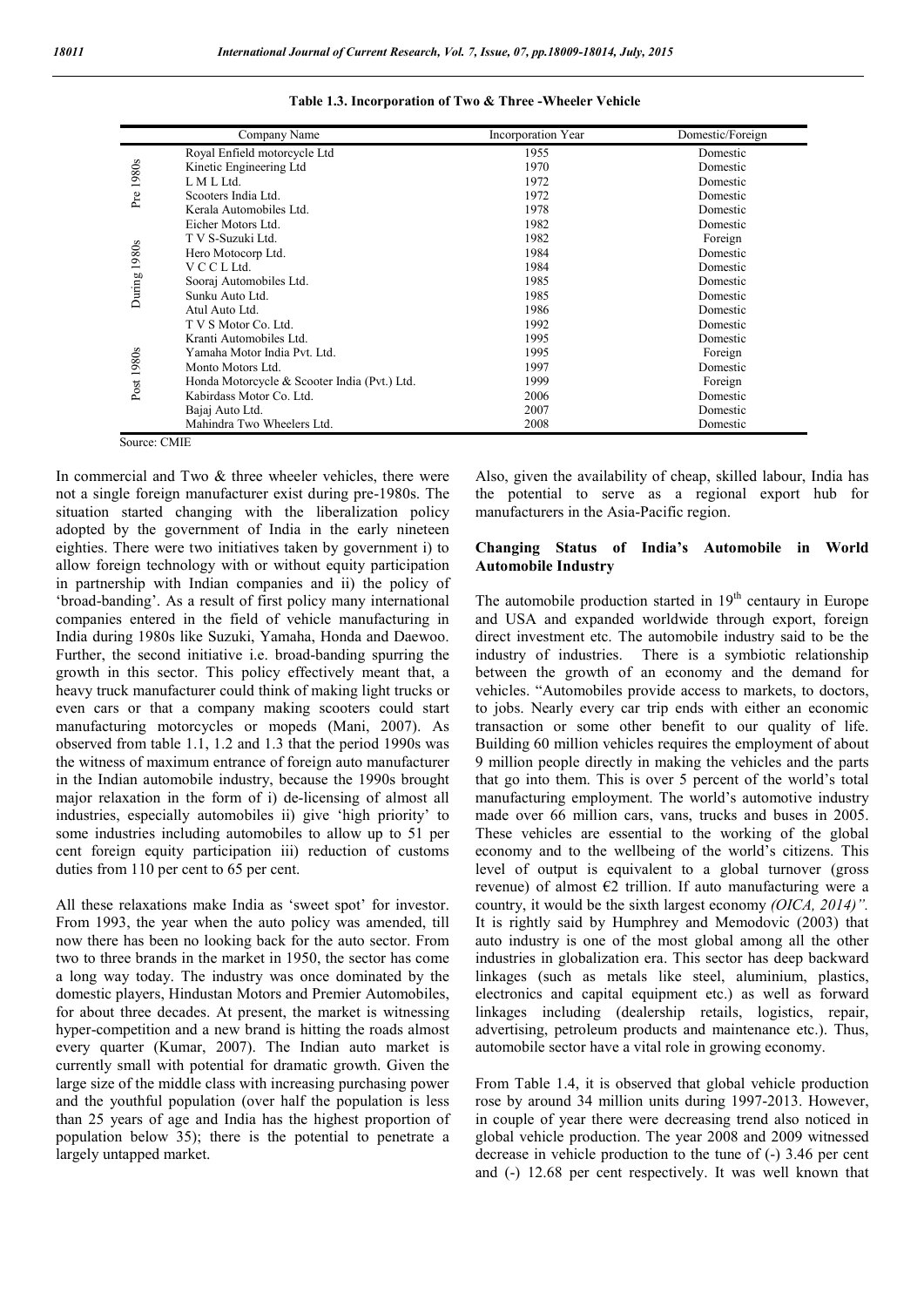during 2007-2009 world face the global financial downturn, which affected the almost every sector of world economy. Worldwide, all of the major auto companies have announced a drastic slump in sales and have introduced reduced production or direct dismissals (Henning, 2008).

**Table 1.4. World Vehicle Production 1997-2013 (In Units)**

| Year | World Vehicle Production<br>$(Cars+LCV+HT+Buses)$ | Percentage Increase/Decrease |
|------|---------------------------------------------------|------------------------------|
| 1997 | 53116996                                          |                              |
| 1998 | 51932085                                          | $-2.23$                      |
| 1999 | 54455953                                          | 4.86                         |
| 2000 | 56594162                                          | 3.93                         |
| 2001 | 56304925                                          | $-0.51$                      |
| 2002 | 58994318                                          | 4.78                         |
| 2003 | 60663225                                          | 2.83                         |
| 2004 | 64496220                                          | 6.32                         |
| 2005 | 65482439                                          | 1.53                         |
| 2006 | 69222975                                          | 5.71                         |
| 2007 | 73266061                                          | 5.84                         |
| 2008 | 70729696                                          | $-3.46$                      |
| 2009 | 61762324                                          | $-12.68$                     |
| 2010 | 77591911                                          | 25.63                        |
| 2011 | 79880920                                          | 2.95                         |
| 2012 | 84236171                                          | 5.45                         |
| 2013 | 87354003                                          | 3.70                         |

**Source:** Author's Calculations from *Organisation Internationale des' Constructeurs d'Automobiles* , LCV- Light Commercial Vehicles, HT- Heavy Trucks

The process of development of automobile industry took place in different stages. During the 1950's, the slogan of importsubstitution raised by developing nations including India. The basic motive behind the import-substitution policy was to promote the development of domestic auto industries in these nations. Later on, the process of trade liberalization initiated like quantitative restrictions and tariffs reduced. Further the 1990s witnessed openness of regional boundary for rest of world, in the form of Trade-Related Investment measures (TRIMs). Humphrey and Memedovic (2003) observed in their study that the vehicles production grew at the rate of 4.2 per cent CAGR in the triad regions (i.e. North America, Japan and Western Europe) whereas the fast-growing emerging countries (ASEAN, China, Eastern Europe, India and Mexico) at 93.1 per cent CAGR during 1990-1997.

**Table 1.5. Country-wise Compound Annual Growth in Motor Vehicle Production**

| Motor Vehicle<br>(Cars+LCV+HT+Buses) | 1997     | 2013     | CAGR $%$ |
|--------------------------------------|----------|----------|----------|
| Germany                              | 5022928  | 5718222  | 0.81     |
| <b>USA</b>                           | 12131574 | 11066432 | $-0.57$  |
| Russia                               | 1160365  | 2175311  | 4.01     |
| India                                | 409895   | 3138988  | 13.57    |
| China                                | 1579699  | 19271808 | 16.92    |
| Malaysia                             | 266162   | 601407   | 5.23     |

Source: Author's Calculations from *Organisation Internationale des' Constructeurs d'Automobiles*

Table 1.5 narrate similar story, the automobile sector of emerging nations like China and India growing at faster rate than developed one. The china's automobile industry registered 16.92 per cent compound annual growth, followed by India 13.57 per cent. Whereas the developed nations US and Germany lost their ground during that same period (19972013). The major auto players like General Motors, Mercedes Benz, Ford and Honda looking at developing nations China and India, they established their Research and Development (R & D) base in these nations. Nag et. (2007) also observed in their study:

"The global automotive industry, increasingly characterized by global mergers and re-location of production centers to emerging developing economies, is in the grips of a global price-war. The rising competition and increasing global trade are the major factors in improving the global distribution system and has forced many auto-giants such as General Motors, Ford, Toyota, Honda, Volkswagen, and Daimler Chrysler, to shift their production bases in different developing countries which help them operate efficiently in a globally competitive marketplace".

**Table 1.6. Percentage Share in World Motor Vehicle Production**

| Year | USA  | Germany | China | India |
|------|------|---------|-------|-------|
| 1997 | 22.8 | 9.5     | 3.0   |       |
| 2001 | 20.3 | 10.1    | 4.1   | 1.4   |
| 2005 | 18.2 | 8.8     | 8.7   | 2.5   |
| 2009 | 9.2  | 8.4     | 22.3  | 4.3   |
| 2013 | 197  | 6.5     | 22.1  | 44    |

**Source:** Author's Calculations from *Organisation Internationale des' Constructeurs d'Automobiles*

Table 1.6, further supports the above mention facts that the automobile industry in the emerging countries grows year by year. In 1997, world-wide USA had the maximum share i.e. 22.8 per cent in total production, but started declining and now it has remain just 12.7 per cent. However, in unit's production it still have vital place and enjoyed the second position with 11066432 vehicles in 2013 (see table 1.5). On the other hand, the emerging nations China and India shows their muscles in total vehicles share, continuously increasing 3 per cent to 22.1 per cent and 1.1 per cent to 4.4 per cent, respectively during 1997-2013.

**Table 1.7. Per 1000 Vehicle Penetration**

| Year | USA | India | China |
|------|-----|-------|-------|
| 1997 | 445 | O     | 13    |
| 2001 | 402 |       | 18    |
| 2005 | 404 | 15    | 44    |
| 2009 | 186 | 22    | 104   |
| 2013 | 350 | 31    | 142   |

**Source:** Author's Calculations from *Organisation Internationale des' Constructeurs d'Automobiles* and World Bank Indicators (Population statistics)

The Penetration indicates how many users are for any product. The rising penetration of any product indicates that there is grater consumer class, who willing to use that particular product. However, low penetration signifies existence of huge market potential. Table 1.7 illustrated the number of vehicle behind per 1000 persons in India. The situation was not good during 1990s but later on the situation started improves year by year and in 2013; there were 31 motor vehicle available for 1000 persons, still India far behind in context of auto penetration. It means there is huge un-tapped potential market existing in these developing Nations.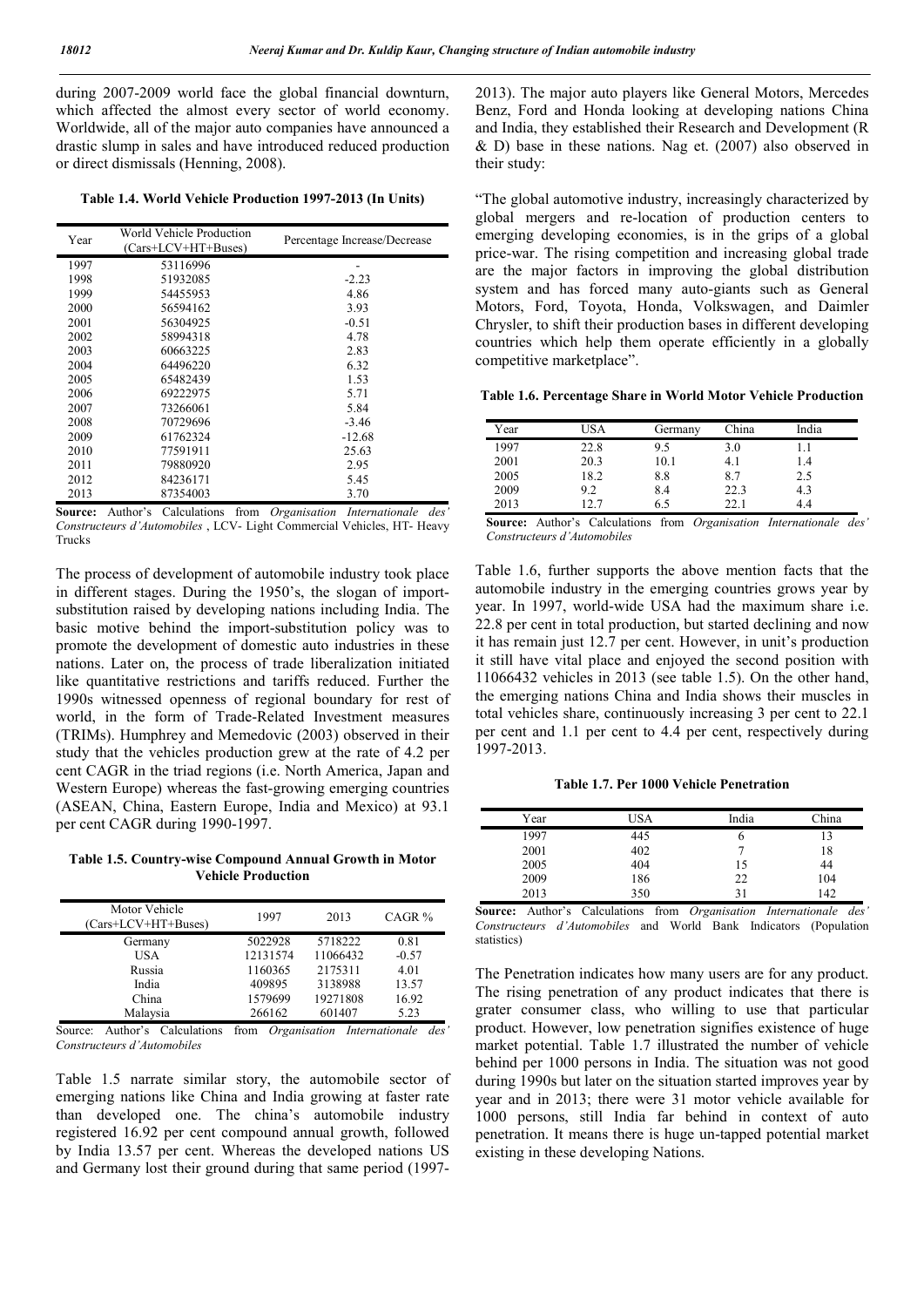

**Figure 1.1. Motor Vehicle Penetration**

**Table 1.8. Key players in which they Operate**

|                                           |      |             |             | Segments    |               |                   |
|-------------------------------------------|------|-------------|-------------|-------------|---------------|-------------------|
| Company Name                              | Cars | <b>MUVs</b> | <b>LCVs</b> | Two-Wheeler | Three-Wheeler | <b>M&amp;HCVs</b> |
| Tata Motors Ltd.                          | V    |             |             |             |               |                   |
| Ashok Leyland Ltd.                        |      |             | V           |             |               |                   |
| Force Motors Ltd.                         |      |             |             |             | V             |                   |
| S M L Isuzu Ltd.                          |      |             | V           |             |               |                   |
| Asia Motor Works Ltd.                     |      |             |             |             |               |                   |
| Man Trucks India Pvt. Ltd.                |      |             |             |             |               |                   |
| V E Commercial Vehicles Ltd.              |      |             |             |             |               |                   |
| Defence Land Systems India Pvt. Ltd.      |      |             |             |             |               |                   |
| Hindustan Motors Ltd.                     |      |             | $\sqrt{}$   |             |               |                   |
| Maruti Suzuki India Ltd.                  |      |             |             |             |               |                   |
| Daewoo Motors India Ltd.                  |      |             |             |             |               |                   |
| General Motors India Pvt. Ltd.            |      |             |             |             |               |                   |
| Mercedes-Benz India Pvt. Ltd.             |      |             |             |             |               |                   |
| Pal-Peugeot Ltd.                          |      |             |             |             |               |                   |
| Ford India Pvt. Ltd.                      |      | V           |             |             |               |                   |
| Honda Cars India Ltd.                     |      |             |             |             |               |                   |
| Hyundai Motor India Ltd.                  |      |             |             |             |               |                   |
| Mahindra Reva Electric Vehicles Pvt. Ltd. |      |             |             |             |               |                   |
| Mahindra Vehicle Mfrs. Ltd.               |      |             | V           |             |               |                   |
| Atul Auto                                 |      |             |             |             |               |                   |
| Bajaj Auto                                |      |             |             |             |               |                   |
| <b>BMW</b> India                          |      |             |             |             |               |                   |
| Honda                                     |      |             |             |             |               |                   |
| Ford India                                |      |             |             |             |               |                   |
| Majestic auto                             |      |             |             |             |               |                   |
| Piaggio                                   |      |             | V           |             |               |                   |
| Eicher Motors                             |      |             |             |             |               |                   |
| Fiat India                                |      |             |             |             |               |                   |
| Kinetic Motor                             |      |             |             |             |               |                   |
| Royal Enfield Motors                      |      |             |             |             |               |                   |
| Scooters India                            |      |             |             |             |               |                   |
| Skoda Auto India                          |      |             |             |             |               |                   |
| Suzuki Motorcycles                        |      |             |             |             |               |                   |
| Swaraj Mazda Ltd                          |      |             |             |             |               |                   |
| Yamaha Motor India                        |      |             |             |             |               |                   |
| Toyota Kirloskar                          | V    | N           |             |             |               |                   |
| <b>TVS Motor</b>                          |      |             |             |             |               |                   |

Source: Various Issues of *SIAM*

The vehicle availability behind per 1000 people increased more than five times during 1997-2013. The prime factors responsible for this increase are:

- Increase of Urban percentage of total population.
- The Indian pocket growing deeper i.e. rising per capita income.
- Accelerated overall growth of other industrial segments like IT industry, electronic industry, telecom subscriber, retail lending by banks, etc.
- According to Sunil Kakkar, General Manager of Maruti Suzuki the demographic dividends, in 2000 the average age of car buyer was 39 years and it decreases over the year and in 2010 the average age of car buyer was 33 years.

With increasing industrial production and growing spending power of the Indian middle class households, the country is expected to make it to the top five markets in the cars and commercial vehicles segment by 2020 (Indian Brand Equity Foundation, 2008).

#### **Diversification of Business of Key Players**

The traditional assumption of single producing product or homogeneous product firm no more exist, as one can see in reality, the present situation of the industries where firms are producing varieties of products, some of which are found quite different or unrelated to each other. In the words of Penrose (1959), a firm is said to diversify, whenever, without entirely